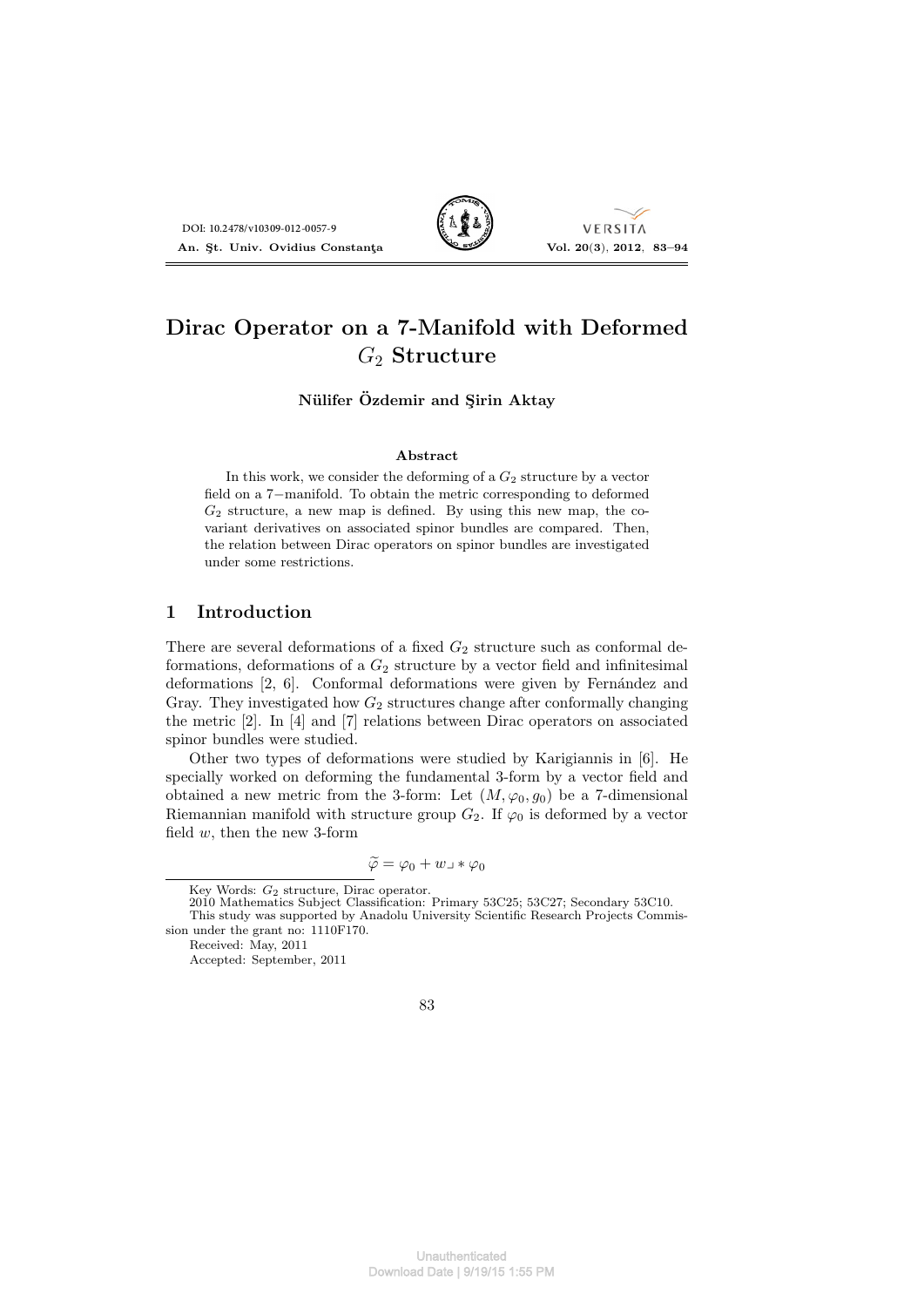is always positive-definite. Under this deformation, Karigiannis showed that, for all vector fields *u, v* the new metric is

$$
\widetilde{g}(u, v) = \frac{1}{(1 + g_0(w, w))^{\frac{2}{3}}}(g_0(u, v) + g_0(u \times w, v \times w)),
$$

where  $\times$  is the cross product associated to the first  $G_2$  structure. He also wrote the new Hodge star  $\tilde{\ast}$  in terms of the old  $\varphi_0$ , the old  $*_0$  and the vector field *w* corresponding to  $\tilde{\varphi}$  explicitly:

$$
\widetilde{\ast}\alpha = (1 + g_0(w, w))^{\frac{2-k}{3}} (\ast_0\alpha + (-1)^{k-1} w \lrcorner (\ast_0(w \lrcorner \alpha)))
$$

where  $\alpha$  is a k-form [6].

In this paper we consider this type of deformations. For a fixed vector field *w*, first we define a map

$$
C_w: \Gamma(TM) \longrightarrow \Gamma(TM)
$$
  
 
$$
u \longrightarrow C_w(u) = (1 + g_0(w, w))^{-1/3} (u + u \times w)
$$

by use of which we construct the covariant derivative on the spinor bundle under some restrictions. Then we express the Dirac operator  $\overline{D}$  on the spinor bundle with deformed  $G_2$  structure in terms of the old one as follows:

$$
\widetilde{D}\widetilde{\sigma} = b^{-2/3}\Psi_w \left\{ D\sigma + \kappa(w) \left( \nabla_w^S \sigma \right) - \left\{ \sum_{i=0}^6 \kappa(e_i) \left( \nabla_{(e_i \times w)}^S \sigma \right) \right\} \right\}.
$$

Finally, the relationship between eigenvalues of Dirac operators is investigated.

### **2 Preliminaries**

Let us consider  $\mathbb{R}^7$  with the standard basis  $\{e_0, ..., e_6\}$  and dual basis  $\{e_0^*, ..., e_6^*\}$ . Consider the 3-form

$$
\varphi = e^{012} + e^{034} + e^{056} + e^{135} - e^{146} - e^{236} - e^{145},
$$

where  $e^{ijk} = e_i^* \wedge e_j^* \wedge e_k^*$ . The group  $G_2$  may be defined as the automorphism group of Octonions. We also have the following characterization:

$$
G_2 = \{ g \in GL(7, \mathbb{R}) | g^* \varphi = \varphi \}.
$$

The group  $G_2$  is a compact, connected, simply connected and simple Lie subgroup of *SO*(7) of dimension 14. A *G*<sup>2</sup> structure on a 7-dimensional manifold *M* is a reduction of the structure group of the frame bundle of *M* from *SO*(7)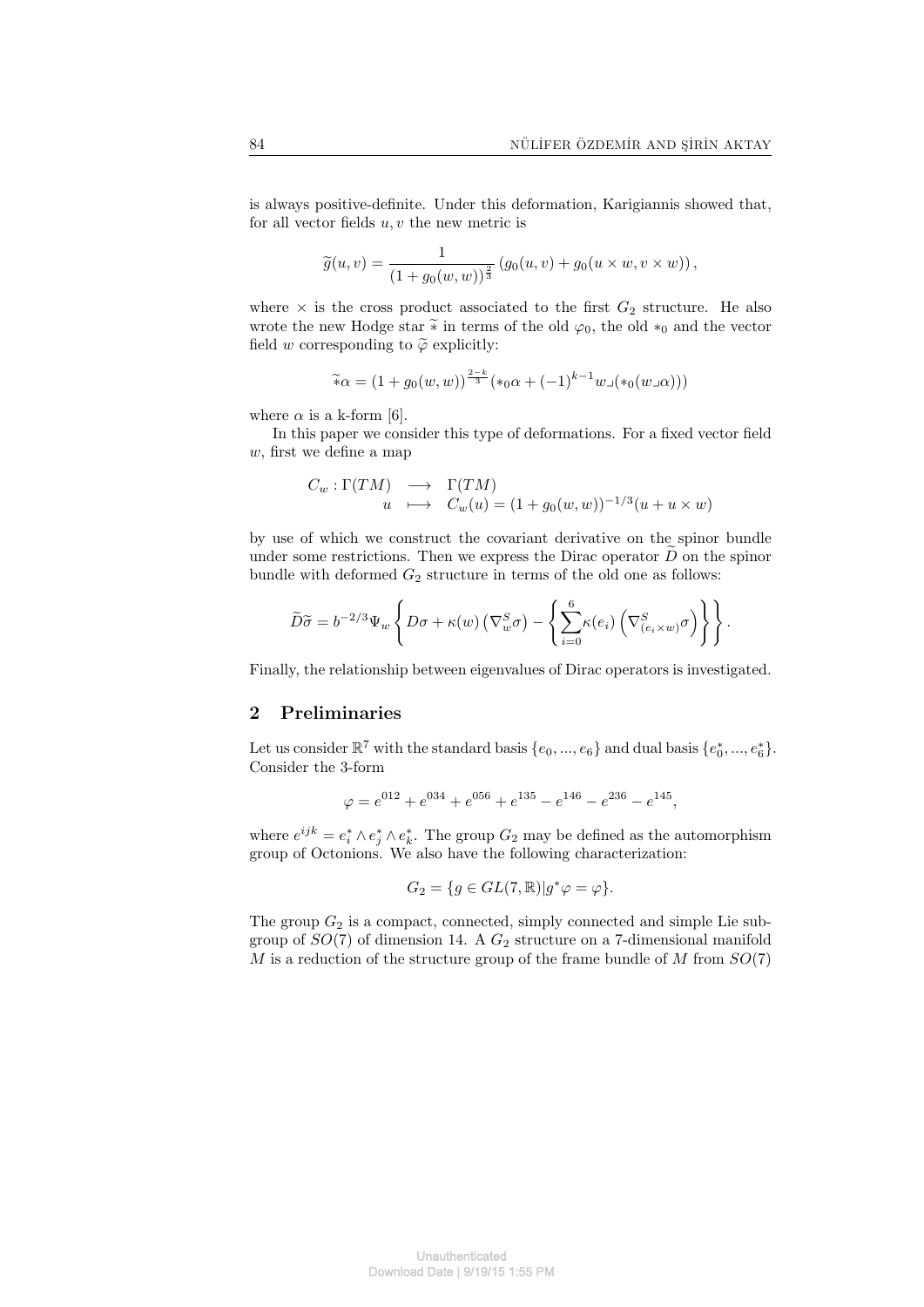to  $G_2$ . Let  $M$  be a 7-manifold with a  $G_2$  structure. The classification of such manifolds are done by Fernández and Gray in [2] by decomposing  $\nabla \varphi$  into *G*2-irreducible components. It turned out that there are 16 such classes. The action of  $G_2$  on the tangent bundle induces an action of  $G_2$  on  $\wedge^l(M)$ , the space of *l*-forms on *M*. This action gives the following orthogonal decompositions of *∧ l* (*M*):

$$
\wedge^2(M) = \wedge_7^2 \oplus \wedge_{14}^2,
$$
  

$$
\wedge^3(M) = \wedge_1^3 \oplus \wedge_7^3 \oplus \wedge_{27}^3,
$$

where

$$
\wedge_7^2 = \{ \beta \in \wedge^2(M) \mid *(\varphi \wedge \beta) = -2\beta \},
$$

$$
\wedge_{14}^2 = \{ \beta \in \wedge^2(M) \mid * \varphi \wedge \beta = 0 \},
$$

$$
\wedge_3^1 = \{ t\varphi \mid t \in \mathbb{R} \},
$$

$$
\wedge_7^3 = \{ *(\beta \wedge \varphi) \mid \beta \in \wedge^1(M) \} = \{ w \cup * \varphi \mid w \in \Gamma(T(M)) \},
$$

$$
\wedge_{27}^3 = \{ \gamma \in \gamma^3(M) \mid \gamma \wedge \varphi = 0, \gamma \wedge * \varphi = 0 \}
$$

and  $\wedge_k^l$  denotes a *k*-dimensional  $G_2$ -irreducible subspace of  $\wedge^l(M)$  and  $\Gamma(T(M))$ is the set of smooth vector fields on *M*.

It is known that *Spin*(7) is the double cover of *SO*(7) and a 7-dimensional manifold is called a spin one if the structure group *SO*(7) of *M* can be lifted to Spin(7). In addition a 7-dimensional manifold has a  $G_2$  structure if and only if it is a spin manifold [7].

Let *M* be a *spin* manifold of dimension *n*. By a spinor bundle for *M* we mean a vector bundle *S* associated to a representation of *Spin*(*n*) by Clifford multiplication,

$$
S = P_{Spin(n)} \times_{\kappa} \Delta_n,
$$

where  $\Delta_n \cong \mathbb{C}^{2^n}$  and  $\kappa : Spin(n) \to End(\Delta_n)$  is the restriction of the representation of the Clifford algebra  $Cl_n$  to  $Spin(n)$ .

Let  $\Gamma(S)$  be the set of sections of the spinor bundle *S*. It is known that the Levi-Civita covariant derivative *∇* on *M* determines a covariant derivative

$$
\nabla^S : \Gamma(S) \to \Gamma(T^*M \otimes S)
$$

on the spinor bundle *S*. The covariant derivative  $\nabla^S$  is given locally by the formula

$$
\nabla_v^S \sigma = d\sigma(v) + \frac{1}{4} \sum_{i,j} g_0(\nabla_v e_i, e_j) \kappa(e_i) \kappa(e_j) \sigma,
$$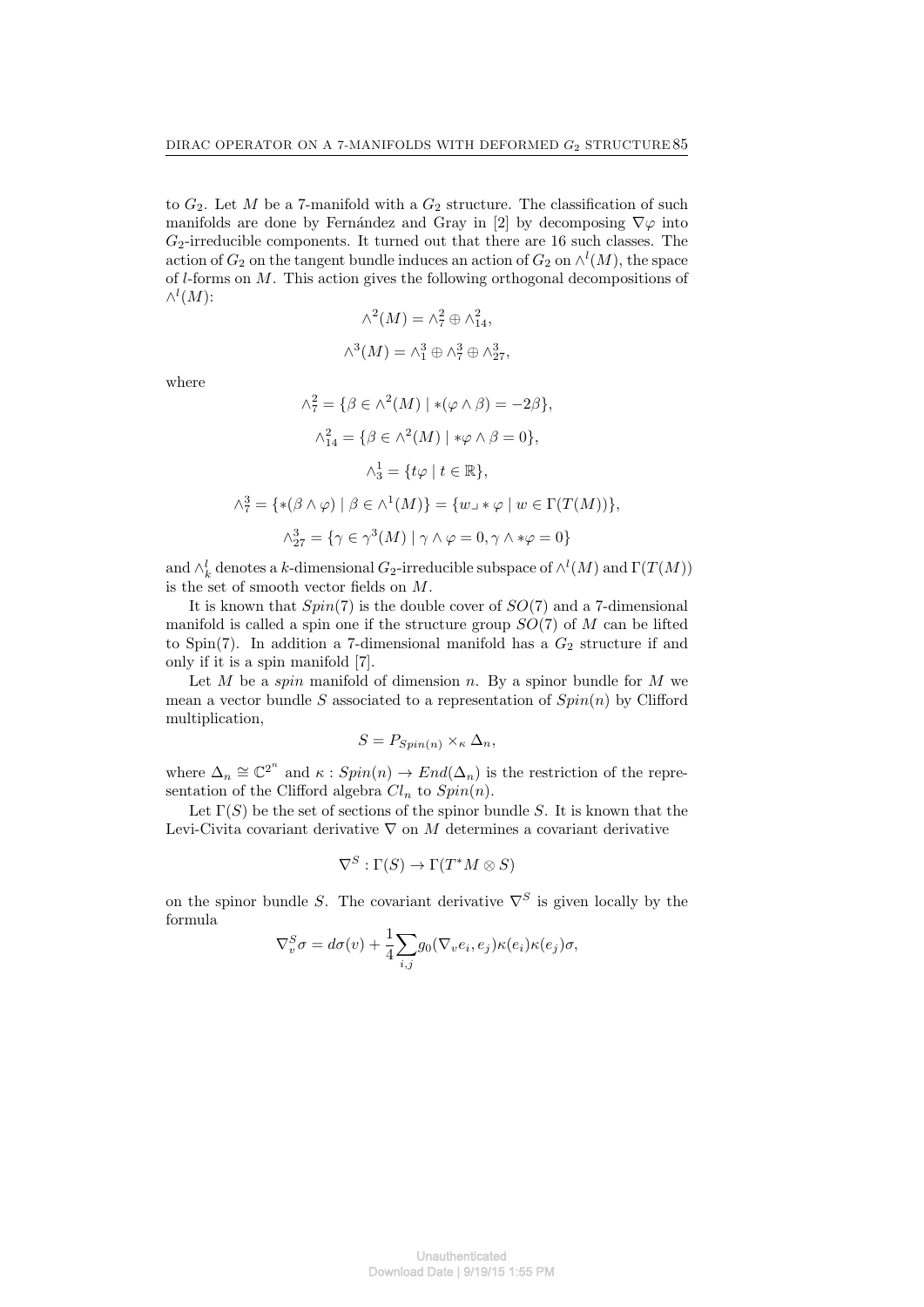where  $v \in \Gamma(TM)$ ,  $\varepsilon = \{e_0, ..., e_{n-1}\}$  is a local section of  $P_{SO(n)}M$  and  $\sigma \in$ Γ(*S*). Then it can be defined a first order differential operator *D* : Γ(*S*) *→* Γ(*S*) called the Dirac operator of *S* by setting

$$
D\sigma = \sum_{j=0}^{n-1} \kappa(e_j) \nabla_{e_j} \sigma
$$

 $[3], [7]$ .

#### **3 Covariant Derivation of the Deformed Spinor Bundle**

Let  $(M, g_0)$  be a 7-dimensional Riemannian manifold with  $G_2$  structure  $\varphi_0$ . For an arbitrary vector field *w*, we define a map  $C_w$  as follows:

$$
C_w(u) := \frac{1}{(1 + g_0(w, w))^{\frac{1}{3}}}(u + u \times w),
$$

where  $\times$  is the cross product associated to  $\varphi_0$  and *u* is a vector field. Note that the map  $C_w$  is one-to-one and  $C^{\infty}$ -linear. The inverse of this map is

$$
C_w^{-1}(u) = b^{-\frac{2}{3}} \{u - u \times w + g_0(w, u)w\},\,
$$

where  $b = 1 + g_0(w, w)$ . From the equation  $g_0(x \times y, z) = -g_0(z \times y, x)$  for all  $x, y, z \in \Gamma(T(M))$ , the new metric  $\tilde{g}$  we mentioned in our introduction can also be written in the following form

$$
\widetilde{g}(x,y) = g_0(C_w(x), C_w(y)).
$$

Let  $\widetilde{M}$  denote this Riemannian manifold with the new metric  $\widetilde{g}$ . It is known that if  $M$  has a  $G_2$  structure, then  $M$  is a spin manifold [7]. Then for a deformation  $\tilde{g}(x, y) := g_0(C_w(x), C_w(y))$ , the spin structure on  $(M, g_0)$  induces a spin structure on  $(M, \tilde{g})$ . To each orthonormal frame field  $\varepsilon = \{e_0, e_1, \dots, e_6\}$ on *M*, we can associate an orthonormal frame  $\psi_w(\varepsilon) = {\tilde{e}_0, \cdots, \tilde{e}_6}$  on  $\tilde{M}$ , where  $\widetilde{e}_j = C_w^{-1}(e_j)$  for each *j*. This gives us an *SO*(7)-equivariant map  $\psi_w : P_{SO}(M) \to P_{SO}(\widetilde{M})$ . The map  $\psi_w$  lifts to a  $Spin(7)$ *-*equivariant map

$$
\psi_w: P_{Spin(7)}(M) \to P_{Spin(7)}(M)
$$

between principal *Spin*(7) bundles. Let  $\kappa : Spin(7) \to Aut(\Delta_7)$  be the spinor representation. An isomorphism between associated spinor bundles may explicitly be given by

$$
\Psi_w : S = P_{Spin(7)}(M) \times_{\kappa} \Delta_7 \to \widetilde{S} = P_{Spin(7)}(\widetilde{M}) \times_{\kappa} \Delta_7,
$$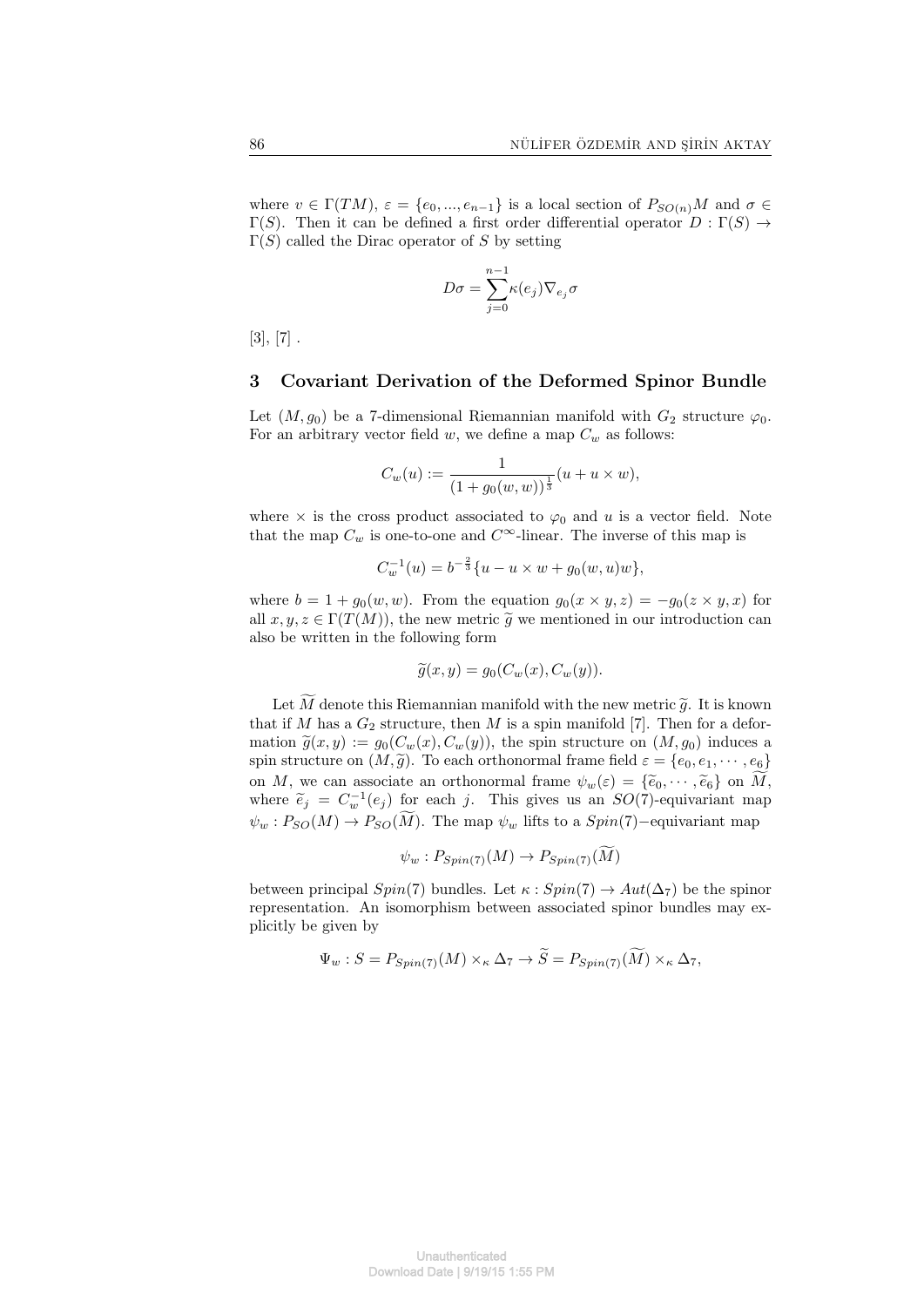$$
\Psi_w([s,\rho]) = [\psi_w(s),\rho],
$$

and the relation between spinor representations is

$$
\widetilde{\kappa}(\widetilde{e}_i)\left(\Psi_w(\sigma)\right)=\Psi_w\left(\kappa(e_i)\sigma\right),\,
$$

where  $\sigma = [s, \rho]$  is a spinor field.

Let  $\nabla$  denote the Levi-Civita covariant derivative of  $g_0$  and  $\tilde{\nabla}$  that of  $\tilde{g}$ . If we take  $\nabla C_w = 0$ , applying the Kozsul formula, we get

$$
2g_0\left(C_w\left(\widetilde{\nabla}_x y\right), C_w\left(z\right)\right) = g_0\left(\left(\nabla_y C_w\right)\left(z\right) - \left(\nabla_z C_w\right)\left(y\right), C_w(x)\right) + g_0\left(\left(\nabla_x C_w\right)\left(z\right) - \left(\nabla_z C_w\right)\left(x\right), C_w(y)\right) + g_0\left(\left(\nabla_y C_w\right)\left(x\right), C_w(z)\right) + g_0\left(C_w\left(\nabla_x y\right), C_w\left(z\right)\right) + g_0\left(\nabla_x\left(C_w(y)\right), C_w\left(z\right)\right).
$$

Since  $\nabla C_w = 0$ , we have

$$
\widetilde{\nabla}=\nabla.
$$

Note that if the  $G_2$  structure  $\varphi_0$  is parallel, then for all vector fields  $x, y, z$ we have

$$
\nabla_x(y \times z) = (\nabla_x y) \times z + y \times (\nabla_x z),
$$

implying

$$
0 = \nabla_x (C_w)(y) = x[b^{-1/3}](y + y \times w) + b^{-1/3}y \times (\nabla_x w).
$$

Now if we take the inner product with *y* in the above relation, we get  $x[b^{-1/3}] =$ 0. Thus we obtain  $\nabla_x w = 0$ . On the other hand, if  $\nabla w = 0$ , it can easily be seen that  $\nabla C_w = 0$ . Thus when  $\varphi_0$  is parallel, the condition  $\nabla C_w = 0$  is equivalent to the condition  $\nabla w = 0$ . The existence of such non-trivial parallel vector fields on 7-dimensional manifolds with holonomy a subgroup of  $G_2$  is due to R.Bryant and S.Salamon [1]. Now we find out how the  $G_2$  structure changes. We have  $\tilde{\nabla}_u \tilde{\varphi}(x, y, z) = \nabla_u \tilde{\varphi}(x, y, z) = (*\varphi_0)(\nabla_u w, x, y, z)$  for all  $u, x, y, z \in \Gamma(TM)$ , when  $\nabla \varphi_0 = 0$ . Since  $\nabla w = 0$ , we get  $\widetilde{\nabla} \widetilde{\varphi} = 0$  and thus the  $G_2$  structure remains parallel.

Now assume  $\nabla C_w = 0$ . We want to find the relation between covariant derivations on spinor bundles  $S$  and  $\tilde{S}$  under this restriction. Thus we calculate  $\widetilde{w}_{ij}(v) = \widetilde{g}(\nabla_v \widetilde{e}_i, \widetilde{e}_j)$ . First note that  $\nabla C_w = 0$  gives

$$
\nabla_x(y \times w) - (\nabla_x y) \times w = \frac{2}{3} b^{-2/3} g_0(\nabla_x w, w) C_w(y)
$$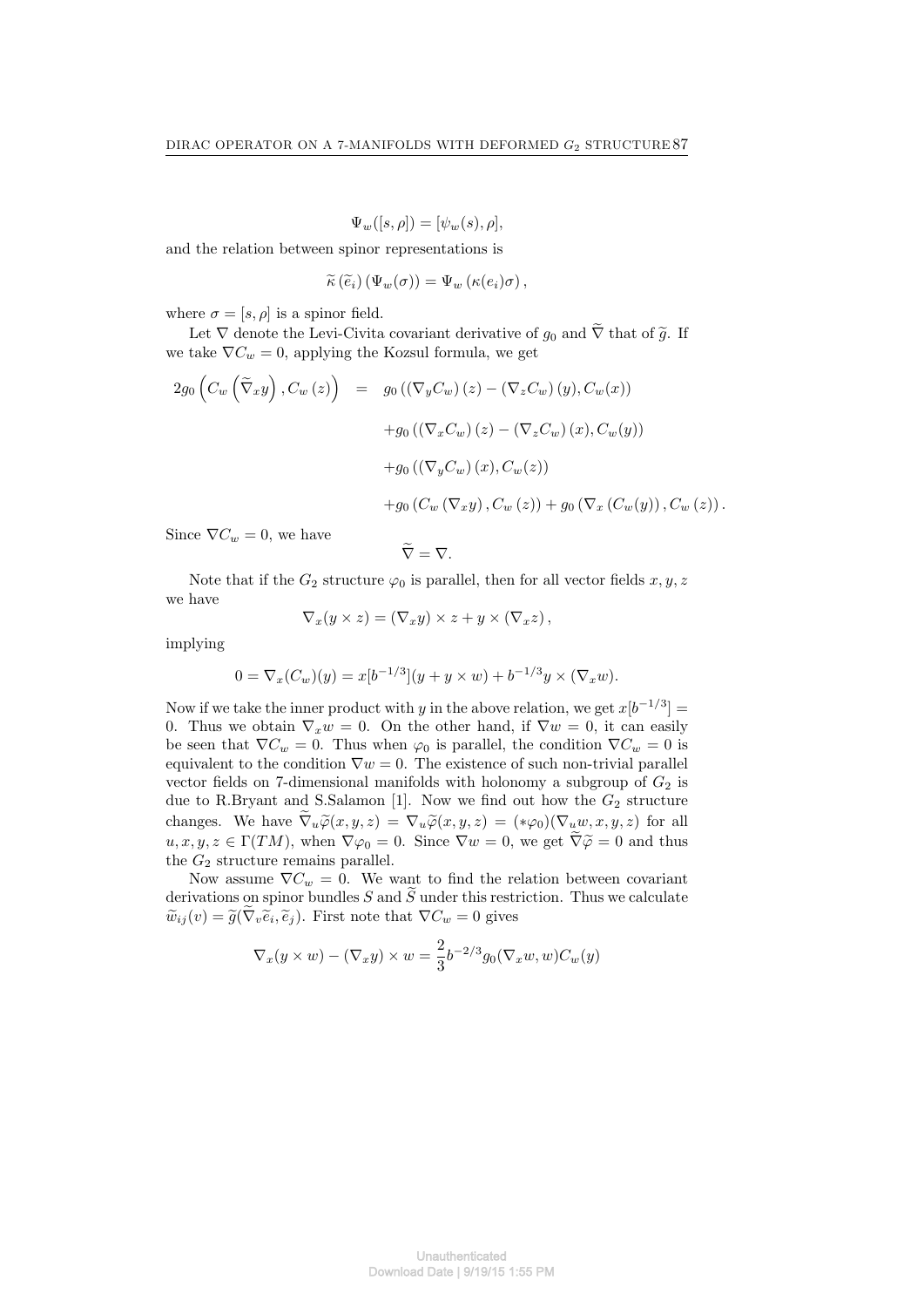and

$$
(\nabla_x w) \times w = -\frac{2}{3} b^{-1} g_0(\nabla_x w, w) w.
$$

Then we compute equations below:

$$
\nabla_v \widetilde{e}_i = \nabla_v (C_w^{-1}(e_i)) = b^{-2/3} \{ \nabla_v e_i - \nabla_v (e_i \times w) + \nabla_v (g_0(w, e_i)w) \} + b^{2/3} v [b^{-2/3}] C_w^{-1}(e_i),
$$

and

$$
C_w (\nabla_v (C_w^{-1}(e_i))) = b^{-2/3} C_w (\nabla_v e_i) - b^{-2/3} C_w (\nabla_v (e_i \times w))
$$
  
+b<sup>-2/3</sup>g<sub>0</sub>(w, e<sub>i</sub>)C<sub>w</sub> ( $\nabla_v w$ ) + b<sup>-1</sup>v[g<sub>0</sub>(w, e<sub>i</sub>)]w + b<sup>2/3</sup>v[b<sup>-2/3</sup>]e<sub>i</sub>  
= b<sup>-1</sup> $\nabla_v e_i - \frac{2}{3}b^{-5/3}g_0(\nabla_v w, w)C_w(e_i) - b^{-1}(\nabla_v (e_i \times w)) \times w$   
+b<sup>-1</sup>g<sub>0</sub>(w, e<sub>i</sub>) $\nabla_v w - \frac{2}{3}b^{-2}g_0(\nabla_v w, w)g_0(w, e_i)w$   
+b<sup>-1</sup>g<sub>0</sub>( $\nabla_v w, e_i$ )w + b<sup>-1</sup>g<sub>0</sub>( $\nabla_v e_i, w$ )w + b<sup>2/3</sup>v[b<sup>-2/3</sup>]e<sub>i</sub>.

Hence,

$$
\widetilde{w}_{ij}(v) = \widetilde{g}(\nabla_v \widetilde{e}_i, \widetilde{e}_j)
$$
\n
$$
= g_0 \left( C_w \left( \nabla_v (C_w^{-1}(e_i)) \right), e_j \right)
$$
\n
$$
= g_0 \left( \nabla_v e_i, e_j \right) - \frac{2}{3} b^{-2} g_0 (\nabla_v w, w) g_0 \left( e_i, e_j \right)
$$
\n
$$
+ \frac{2}{3} b^{-2} g_0 (\nabla_v w, w) g_0(w, w) g_0 \left( e_i, e_j \right) + b^{2/3} v [b^{-2/3}] g_0(e_i, e_j)
$$
\n
$$
- \frac{4}{3} b^{-2} g_0 (\nabla_v w, w) g_0(e_i \times w, e_j) - \frac{4}{3} b^{-2} g_0 (\nabla_v w, w) g_0(w, e_i) g_0(w, e_j)
$$
\n
$$
+ b^{-1} g_0(w, e_i) g_0 (\nabla_v w, e_j) + b^{-1} g_0 (\nabla_v w, e_i) g_0(w, e_j).
$$

The local tangent frame field  $\varepsilon = \{e_0, \dots, e_6\}$  on the open set  $U_\alpha$ , determines a local frame field  $S = {\sigma_0, \cdots, \sigma_6}$  for spinor bundle *S*. Similarly,  $\widetilde{\epsilon} = {\{\widetilde{e}_0, \cdots, \widetilde{e}_6\}}$  determines a local frame field  $S = {\{\widetilde{\sigma}_0, \cdots, \widetilde{\sigma}_6\}}$  for the spinor bundle *S*, where  $\tilde{\sigma}_i = \Psi_w(\sigma_i)$  for each  $0 \leq i \leq 6$ . From the local expression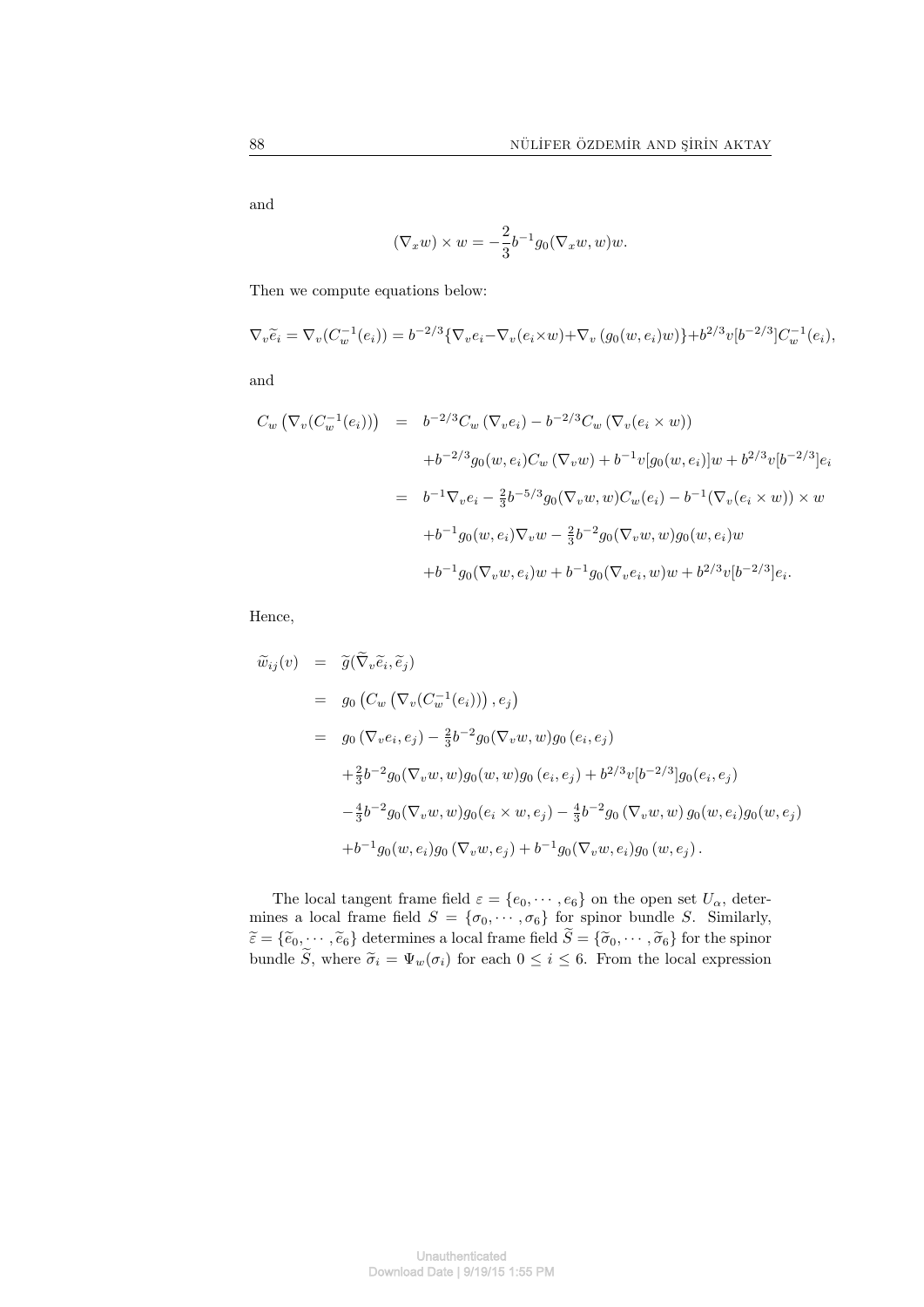for the covariant derivation on the spinor bundle, we get

$$
\nabla_v^{\widetilde{S}} \widetilde{\sigma}_{\alpha} = \frac{1}{4} \sum_{i,j} \widetilde{w}_{ij}(v) \widetilde{\kappa}(\widetilde{e}_i) \widetilde{\kappa}(\widetilde{e}_j) \widetilde{\sigma}_{\alpha}
$$
\n
$$
= \frac{1}{4} \Psi_w \left\{ \sum_{i,j} \widetilde{w}_{ij}(v) \kappa(e_i) \kappa(e_j) \sigma_{\alpha} \right\}
$$
\n
$$
= \frac{1}{4} \Psi_w \left\{ \sum_{i,j} g_0(\nabla_v e_i, e_j) \kappa(e_i) \kappa(e_j) \sigma_{\alpha} + \frac{14}{3} b^{-2} g_0(\nabla_v w, w) (3 + g_0(w, w)) \sigma_{\alpha} \right. \n\left. + b^{-1} (w \cdot \nabla_v w + \nabla_v w \cdot w) \sigma_{\alpha} - \frac{4}{3} b^{-2} g_0(\nabla_v w, w) (w \cdot w) \sigma_{\alpha} \right. \n\left. + \frac{4}{3} b^{-2} g_0(\nabla_v w, w) \kappa \left( \sum_{k=0}^{6} (e_k \times w) \cdot e_k \right) \sigma_{\alpha} \right\}
$$
\n
$$
= \Psi_w \left\{ \nabla_v^S \sigma_{\alpha} + b^{-2} g_0(\nabla_v w, w) (3 + g_0(w, w)) \sigma_{\alpha} \right. \n\left. + \frac{1}{3} b^{-2} g_0(\nabla_v w, w) \kappa \left( \sum_{k=0}^{6} (e_k \times w) \cdot e_k \right) \sigma_{\alpha} \right\},
$$

since  $v \cdot w + w \cdot v = -2g_0(v, w)1$  for all vector fields  $v, w$ . Thus we obtain the following lemma:

**Lemma 1.** Let  $\nabla^S$  and  $\nabla^S$  denote the covariant derivatives on spinor bundles *S* and *S* respectively. If  $\nabla C_w = 0$ , then

$$
\nabla_v^{\widetilde{S}} \widetilde{\sigma} = \Psi_w \left\{ \nabla_v^S \sigma + b^{-2} g_0(\nabla_v w, w) \left( 3 + g_0(w, w) \right) \sigma \right. \\ \left. + \frac{1}{3} b^{-2} g_0(\nabla_v w, w) \kappa \left( \sum_{k=0}^6 (e_k \times w) \cdot e_k \right) \sigma \right\},
$$

*where*  $\Psi_w(\sigma) = \tilde{\sigma} \in \Gamma(\tilde{S})$  *and*  $v \in \Gamma(T(M))$ *.* 

In particular, assume  $\nabla \varphi_0 = 0$ . In this case, the condition  $\nabla C_w = 0$  is equivalent to the condition  $\nabla w = 0$  and thus, the covariant derivative on the spinor bundle  $\widetilde{S}$  is  $\nabla_v^S \widetilde{\sigma} = \Psi_w(\nabla_v^S \sigma)$ .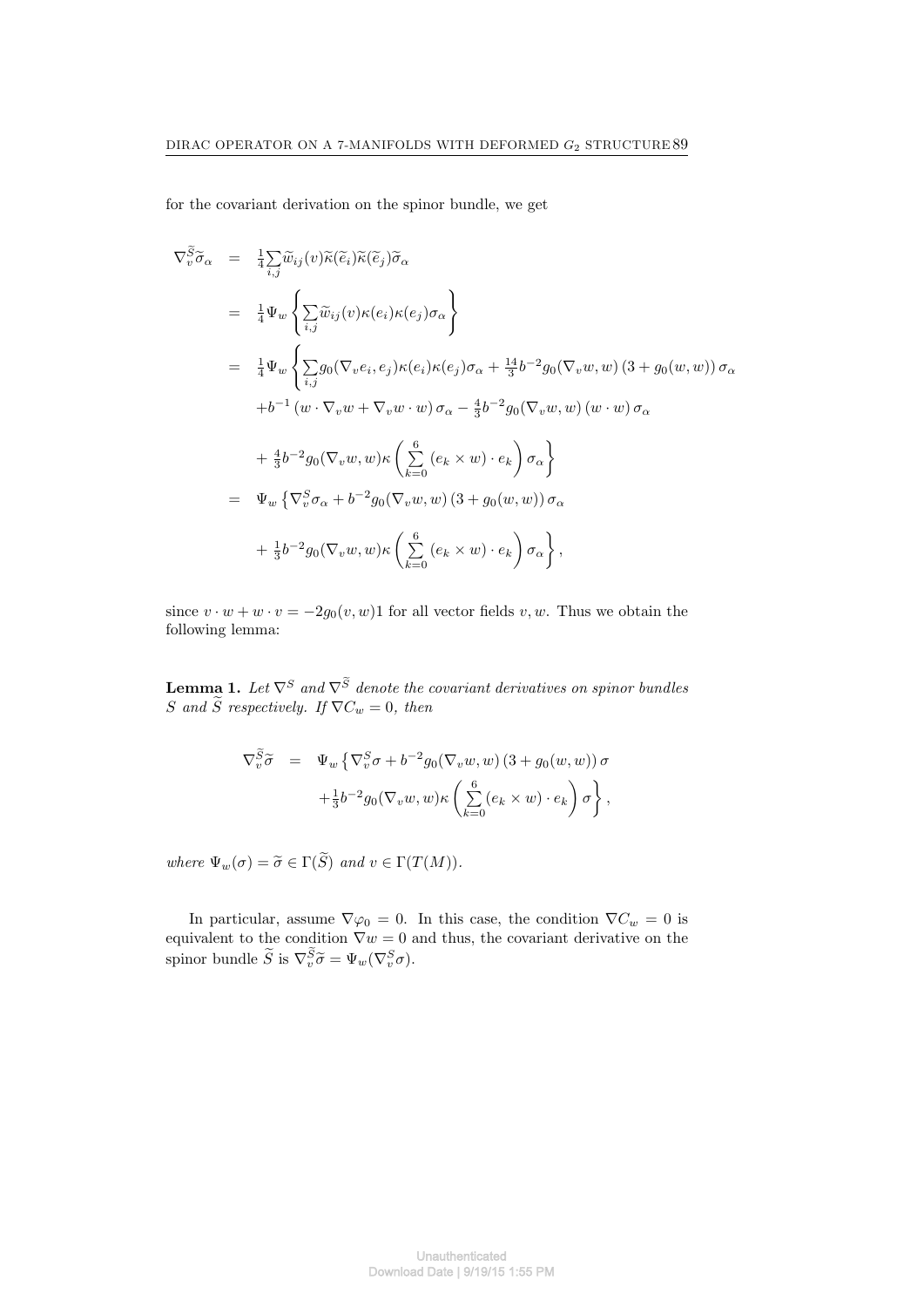## **4 The Dirac Operator on the Deformed Spinor Bundle**

Let  $\nabla C_w = 0$ . We can calculate the Dirac operator on the spinor bundle  $\widetilde{S}$ : For any spinor  $\Psi_w(\sigma) = \tilde{\sigma}$ ,

$$
\widetilde{D}\widetilde{\sigma} = \sum_{i=0}^{6} \widetilde{\kappa}(\widetilde{e}_{i}) \left( \nabla_{\widetilde{e}_{i}}^{\widetilde{S}} \widetilde{\sigma} \right)
$$
\n
$$
= \sum_{i=0}^{6} \widetilde{\kappa}(\widetilde{e}_{i}) \circ \Psi_{w} \left\{ \nabla_{\widetilde{e}_{i}}^{\widetilde{S}} \sigma + b^{-2} g_{0}(\nabla_{\widetilde{e}_{i}} w, w) \left( 3 + g_{0}(w, w) \right) \sigma \right.
$$
\n
$$
+ \frac{1}{3} b^{-2} g_{0}(\nabla_{\widetilde{e}_{i}} w, w) \kappa \left( \sum_{k=0}^{6} (e_{k} \times w) \cdot e_{k} \right) \sigma \right\}
$$
\n
$$
= \sum_{i=0}^{6} \Psi_{w} \circ \kappa(e_{i}) \left\{ \nabla_{\widetilde{e}_{i}}^{\widetilde{S}} \sigma + b^{-2} g_{0}(\nabla_{\widetilde{e}_{i}} w, w) \left( 3 + g_{0}(w, w) \right) \sigma \right.
$$
\n
$$
+ \frac{1}{3} b^{-2} g_{0}(\nabla_{\widetilde{e}_{i}} w, w) \kappa \left( \sum_{k=0}^{6} (e_{k} \times w) \cdot e_{k} \right) \sigma \right\}
$$
\n
$$
= \Psi_{w} \left\{ b^{-2/3} D \sigma + b^{-2/3} \kappa(w) \left( \nabla_{w}^{\widetilde{S}} \sigma \right) - b^{-2/3} \left\{ \sum_{i=0}^{6} \kappa(e_{i}) \left( \nabla_{(e_{i} \times w)}^{\widetilde{S}} \sigma \right) \right\} \right\}
$$
\n
$$
+ \frac{1}{2} b^{-1/3} \Psi_{w} \left\{ \kappa \left( C_{w}(u) \right) \left\{ b^{-2} \left( 3 + g_{0}(w, w) \right) \sigma + \kappa \left( \widetilde{w} \right) \sigma \right\} \right\},
$$
\n
$$
+ b^{-2/3} \Psi_{w} \left\{ g_{0} \left( \nabla_{w} w, w \right) \kappa(w) \left\{ b
$$

where  $u = grad(g_0(w, w))$  and  $\widetilde{w} = \sum_{k=0}^{6}$  $\sum_{k=0}^{\infty} (e_k \times w).e_k$ . Hence we obtain the theorem below:

**Theorem 2.** *If*  $\nabla C_w = 0$ *, then the Dirac operator*  $\widetilde{D}$  *on the spinor bundle*  $\widetilde{S}$ *is*

$$
\widetilde{D}\widetilde{\sigma} = \Psi_w \left\{ b^{-2/3} D\sigma + b^{-2/3} \kappa(w) \left( \nabla_w^S \sigma \right) - b^{-2/3} \left\{ \sum_{i=0}^6 \kappa(e_i) \left( \nabla_{(e_i \times w)}^S \sigma \right) \right\} \right\}
$$
  
+  $\frac{1}{2} b^{-1/3} \Psi_w \left\{ \kappa \left( C_w(u) \right) \left\{ b^{-2} \left( 3 + g_0(w, w) \right) \sigma + \kappa \left( \widetilde{w} \right) \sigma \right\} \right\}$   
+  $b^{-2/3} \Psi_w \left\{ g_0 \left( \nabla_w w, w \right) \kappa(w) \left\{ b^{-2} \left( 3 + g_0(w, w) \right) \sigma + \kappa \left( \widetilde{w} \right) \sigma \right\} \right\},$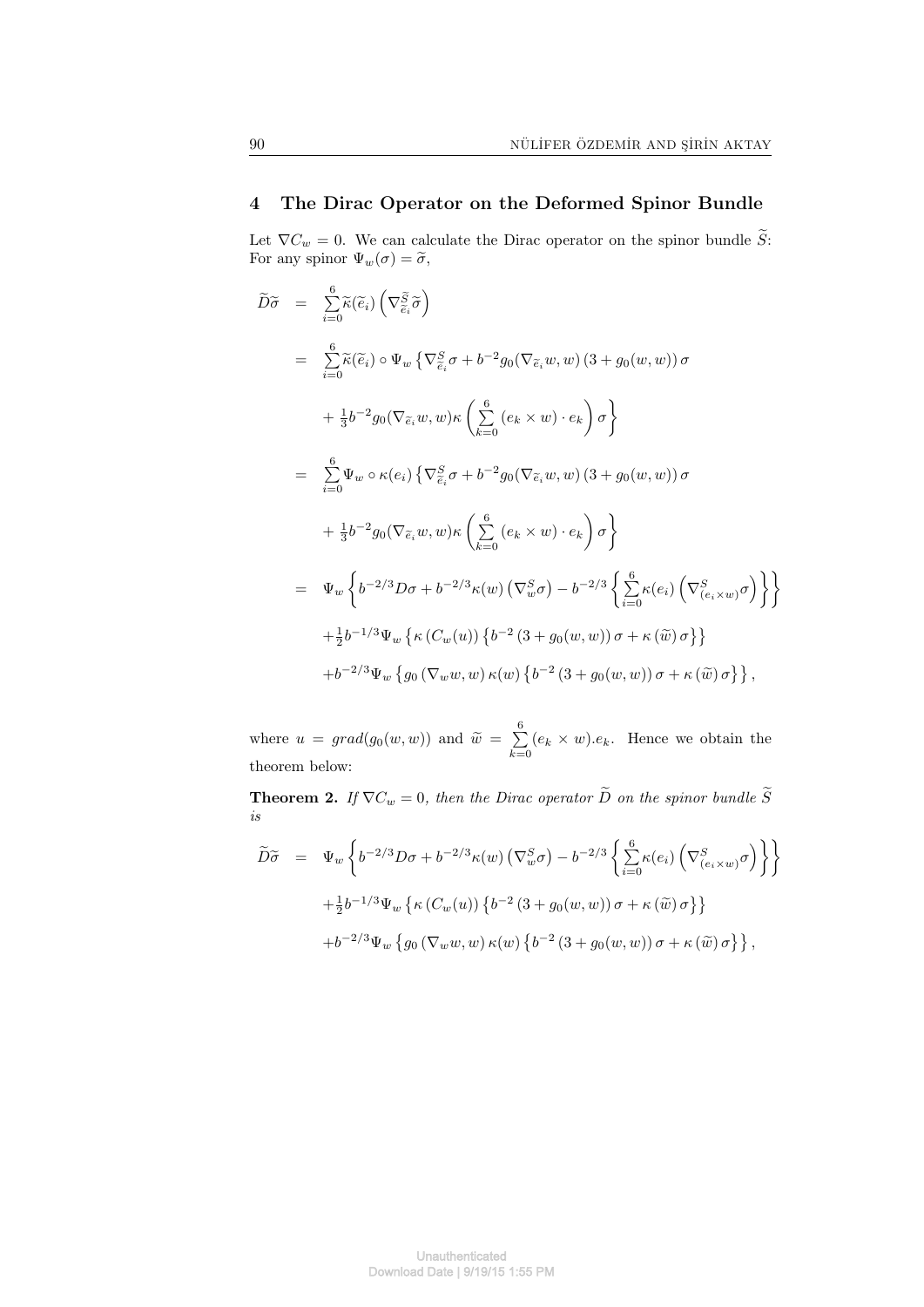*where*  $u = grad(g_0(w, w))$  *and*  $\widetilde{w} = \sum_{k=0}^{6}$  $\sum_{k=0}$   $(e_k \times w).e_k$ .

In addition assume  $\nabla \varphi_0 = 0$ . In this case, since  $\nabla C_w = 0$  if and only if  $\nabla w = 0$ , the Dirac operator is

$$
\widetilde{D}\widetilde{\sigma} = b^{-2/3}\Psi_w \left\{ D\sigma + \kappa(w) \left( \nabla_w^S \sigma \right) - \left\{ \sum_{i=0}^6 \kappa(e_i) \left( \nabla_{(e_i \times w)}^S \sigma \right) \right\} \right\}.
$$

Let  $\lambda$  be an eigenvalue of *D* associated with the spinor  $\sigma$ . Then we get

$$
\widetilde{D}\widetilde{\sigma} = b^{-2/3}\Psi_w \left\{ \lambda \sigma + \kappa(w) \left( \nabla_w^S \sigma \right) - \left\{ \sum_{i=0}^6 \kappa(e_i) \left( \nabla_{(e_i \times w)}^S \sigma \right) \right\} \right\}.
$$

Hence  $\Psi_w(\sigma) = \tilde{\sigma}$  may not be an eigenspinor. Thus, there is not any obvious relation between eigenvalues of Dirac operators  $D$  and  $\widetilde{D}$ . Nevertheless, we can deduce the following:

Let  $\nabla \varphi_0 = 0$  and  $\nabla w = 0$ . If  $\lambda$  is an eigenvalue of  $\widetilde{D}$  associated with the spinor  $\tilde{\sigma} = \Psi_w(\sigma)$ , from the equation

$$
\widetilde{D}\Psi_{w}\sigma = b^{-2/3}\Psi_{w}\left\{D\sigma + \kappa(w)\left(\nabla_{w}^{S}\sigma\right) - \left\{\sum_{i=0}^{6} \kappa(e_{i})\left(\nabla_{(e_{i}\times w)}^{S}\sigma\right)\right\}\right\},
$$

we get

$$
\lambda \sigma = b^{-2/3} \left\{ D \sigma + \kappa(w) \left( \nabla_w^S \sigma \right) - \left\{ \sum_{i=0}^6 \kappa(e_i) \left( \nabla_{(e_i \times w)}^S \sigma \right) \right\} \right\}.
$$

Now by using the equation

$$
\sum_{i=0}^{6} \kappa(e_i) \left( \nabla_{e_i \times w}^{S} \sigma \right) = -\sum_{i=0}^{6} \kappa(e_i \times w) \nabla_{e_i}^{S} \sigma,
$$

we have the identity

$$
\lambda \sigma b^{2/3} - \kappa(w) (\nabla_w^S \sigma) = b^{1/3} \sum_{i=0}^6 \kappa(C_w(e_i)) \nabla_{e_i}^S \sigma.
$$

Hence we express the following lemma: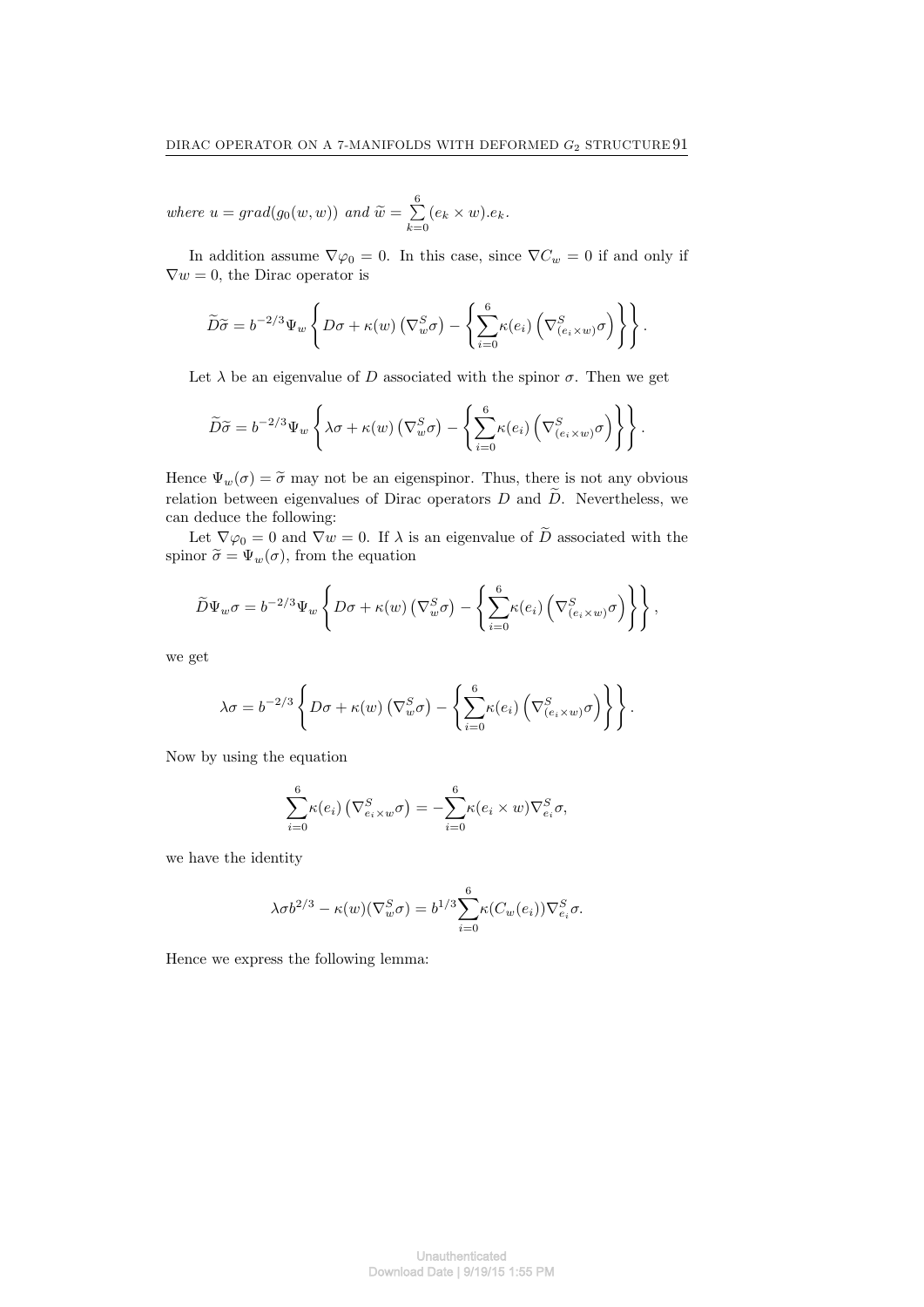**Lemma 3.** Let  $\nabla \varphi_0 = 0$  and  $\nabla w = 0$ . If there exist a scalar  $\lambda$  and a spinor  $\sigma \in \Gamma(S)$  *satisfying the equation* 

$$
\sum_{i=0}^{6} b^{1/3} \kappa \left( C_w(e_i) \right) \nabla_{e_i}^S \sigma = \lambda b^{2/3} \sigma - \kappa(w) \left( \nabla_w^S \sigma \right),
$$

*then*  $\lambda$  *is an eigenvalue of*  $\widetilde{D}$  *associated with the spinor*  $\widetilde{\sigma} = \Psi_w(\sigma)$ *.* 

It is known that if the  $G_2$  structure  $\varphi_0$  is parallel, then there are nonzero parallel spinors in  $\Gamma(S)$  [5]. Let  $\sigma \in \Gamma(S)$  be a nonzero parallel spinor. In this case since  $\Psi_w$  is an isomorphism, the spinor  $\tilde{\sigma} = \Psi_w(\sigma) \in \Gamma(\tilde{S})$  is nonzero too. We showed that for all vector fields  $v, \nabla_v^S \tilde{\sigma} = \Psi_w(\nabla_v^S \sigma)$  when  $\nabla w = 0$ . So  $\nabla_v^S \sigma = 0$  if and only if  $\nabla_v^S \tilde{\sigma} = 0$ , i.e. there is a one-to-one correspondence between nonzero parallel spinors on *S* and nonzero parallel spinors on  $\widetilde{S}$ .

Recall that a spinor  $\sigma \in \Gamma(S)$  is called harmonic if  $D\sigma = 0$ , that is, if  $\sigma \in Ker(D)$ . The existence of nonzero harmonic spinors is determined by the sign of the scalar curvature of the metric. Let  $(M, g)$  be compact. If the scalar curvature *s* of *g* is zero, then every harmonic spinor on *M* is parallel. If the scalar curvature is positive, then there are no nonzero harmonic spinors [5].

Now  $\nabla \varphi_0 = 0$  implies that  $g_0$  is Ricci-flat [5]. Hence the scalar curvature *s*<sub>0</sub> of *g*<sub>0</sub> is 0. Similarly the scalar curvature  $\tilde{s}$  of  $\tilde{g}$  is 0 since  $\tilde{\nabla}\tilde{\varphi} = 0$ . Thus there exist nonzero harmonic spinors in  $\Gamma(S)$  and  $\Gamma(S)$ . Moreover every harmonic spinor is parallel. It is easy to see that each parallel spinor is harmonic.

Let  $\widetilde{\sigma} = \Psi_w(\sigma) \in \Gamma(\widetilde{S})$  be a nonzero harmonic spinor, i.e.  $D\widetilde{\sigma} = 0$ . Then we have  $\tilde{\nabla}\tilde{\sigma} = 0$ , which is possible if and only if  $\nabla\sigma = 0$ . Since  $D\sigma =$  $\frac{6}{2}$  $\sum_{j=0}^{\infty} \kappa(e_j) \nabla_{e_j} \sigma$ , we get  $D\sigma = 0$ . Thus  $D\tilde{\sigma} = 0$  if and only if  $D\sigma = 0$ . Therefore we obtain

 $\Psi_w(KerD) = Ker(\widetilde{D})$ 

which shows that if we apply the deformation  $\tilde{\varphi} = \varphi_0 + w_+ * \varphi_0$  to a 3-form on a manifold with parallel  $G_2$  structure, then kernels of Dirac operators  $D$ and  $\overline{D}$  are isomorphic.

#### **References**

- [1] Bryant, R., Salamon, S., On the Construction of Some Complete Metrics with Exceptional Holonomy, Duke Mathematical Journal (3) 58 (1989) 829-850.
- [2] Fernández, M. and Gray, A., Riemannian manifolds with structure group *G*2, Ann. Mat. Pura Appl. (4) 132 (1982) 19-25.